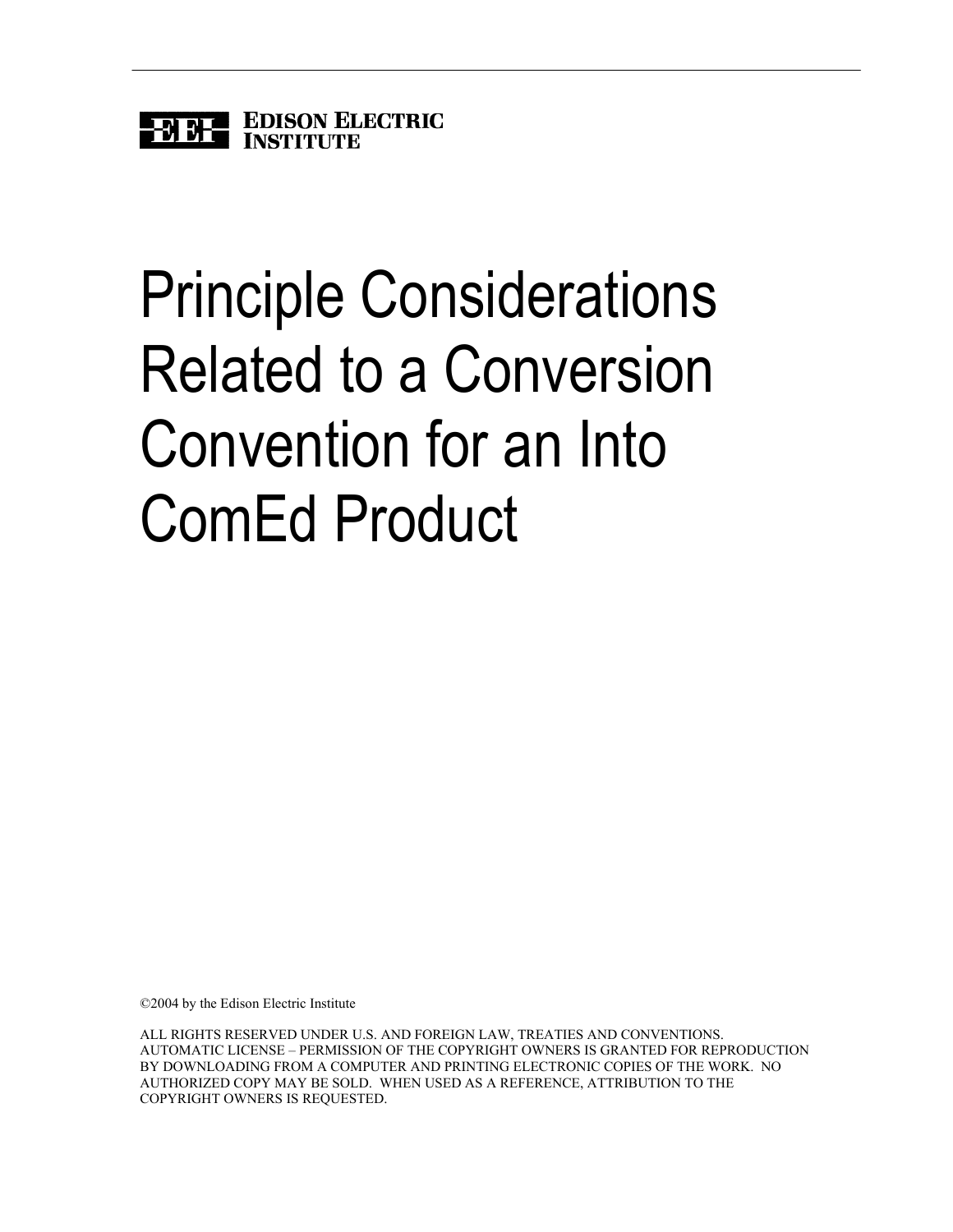### **PRINCIPLE CONSIDERATIONS RELATED TO A CONVERSION CONVENTION FOR AN INTO COMED PRODUCT**

The Federal Energy Regulatory Commission (FERC) in Electricity Market Design and Structure; Docket No. RM01-12-000; 97 FERC ¶ 61, 146; issued an "Order Providing Guidance On Continued Processing Of RTO Filings" (Issued November 7, 2001) providing that FERC has "endeavored for several years to create regional transmission organizations (RTOs) to capture the benefits and efficiencies of a competitive power marketplace for the nation's electricity customers." As part of this transition to an RTO, PJM Interconnection, LLC ("PJM") an existing RTO and Commonwealth Edison Company ("ComEd") have agreed to expand PJM to encompass the ComEd control area, such that ComEd will transfer operational control of the ComEd control area to PJM. The precise start-up date for such expanded PJM RTO is uncertain and the resulting governing rules and regulations are uncertain. Nonetheless, the below signatories desire to bring about some common understanding as to guiding principles that will assist in the interpretation of existing Products. Specifically, with the expansion of PJM, many market participants that have transactions for an "Into ComEd, Seller's Daily Choice" product ("Into Product") as defined in the EEI/NEMA Power Purchase And Sale Master Agreement, version 2.1 (modified 4/25/00) ("Master Agreement") and that have transactions under other agreements that reference an "Into ComEd" delivery obligation, have met to discuss the effect of the PJM's expansion on rights, duties and commercial risks of these transactions following the effective date of such expansion. As a result of these discussions, certain general principles have been conceptually advanced to ensure a smooth transition into PJM and promote continued liquidity of the ComEd trading hub (which will be redefined as "NIHUB").

In addressing the transition to the regional transmission markets, the following "Guiding Principles" are recommended to assist all market participants:

- 1. The formation of RTOs does not affect the legality, enforceability or binding nature of the existing Into Product transaction.
- 2. The formation of RTOs affects the transmission-related obligations of the parties.
- 3. The rights, responsibilities and risk allocation as between Buyers and Sellers of the Into Product should be maintained to the extent feasible within the RTO structure.
- 4. The interpretation of the existing product under the RTO should result in the same market function as the existing product in such a manner as to maintain and promote liquidity, fungibility, simplicity and an unambiguous trading location.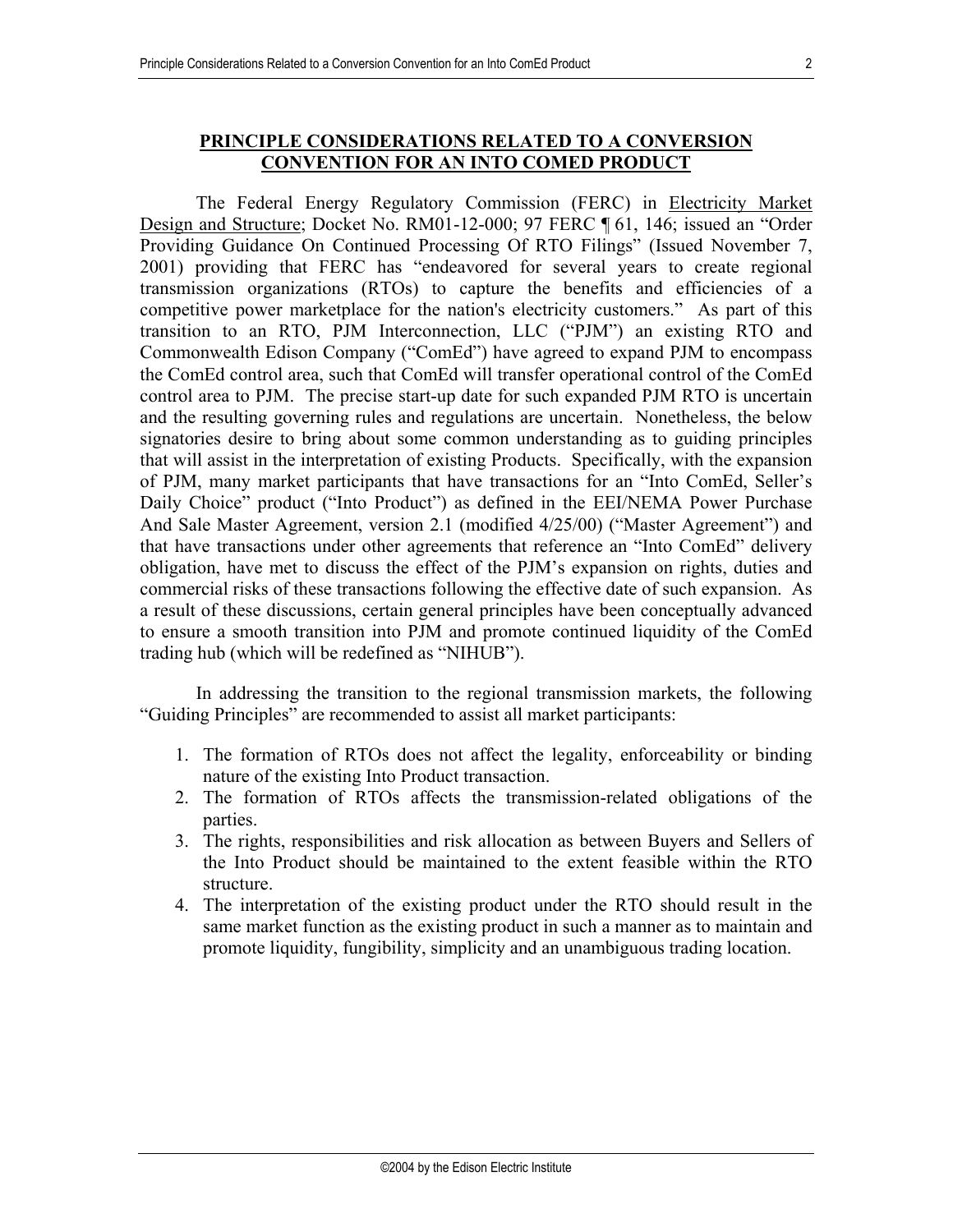## **ELEMENTS OF A CONVERSION CONVENTION FOR AN INTO COMED PRODUCT**

### **Definitions**

The Northern Illinois Hub ("NIHUB") means the aggregated Locational Marginal Price ("LMP") nodes defined by PJM Interconnection, LLC, its successors or assigns, ("PJM") as the Northern Illinois Hub which consist of specific load, interface, and generation nodes as presently set forth at <http://www.pjm.com/documents/downloads/growth/comed-hub-def.csv>and to be permanently set forth, upon Commonwealth Edison Company's (ComEd's) integration at [http://www.pjm.com/markets/energy-market/downloads/lmp-aggregate-definitions.xls.](http://www.pjm.com/markets/energy-market/downloads/lmp-aggregate-definitions.xls)

"Transition Period" shall mean, with respect to all "Into ComEd" Transactions, the period beginning on the date that operational control of the ComEd control area is transferred to the PJM and PJM begins to operate an LMP market ("Transition Effective Date") and concluding at the end of the respective Delivery Periods of such Transactions.

"PJM Transition Product" means the former "Into ComEd" Product which Seller has agreed to sell and Buyer has agreed to purchase, and which Product shall be reformed as set forth herein during the Transition Period.

"PJM Rules" means the Open Access Transmission Tariff of PJM as maintained on file with the Federal Energy Regulatory Commission as the same may be amended or supplemented from time to time, the Operating Agreement of PJM Interconnection, L.L.C. Third Revised Rate Schedule No. 24, effective August 25, 2003, as it may be amended from time to time (or any document replacing it as to the relevant provisions), and the other PJM rules and regulations in effect from time to time.

"Into ComEd, Seller's Daily Choice" means for such Transactions under the Master Agreement that, in accordance with the provisions set forth below, as of the Transition Effective Date, the parties to such Transactions shall perform in accordance with the following terms:

- (1) Seller and Buyer agree to modify the Delivery Point for "Into ComEd, Seller's Daily Choice" Transactions between the Parties from "Into ComEd, Seller's Daily Choice" to a fixed Delivery Point within the ComEd System (the "Fixed Delivery Point") agreed to by Buyer and Seller, such as NIHUB .
- (2) Seller and Buyer may agree to a conversion price (the "Conversion Price") in consideration for the agreement of Seller to deliver and Buyer to receive the Quantity at the Fixed Delivery Point.
- (3) Title to the agreed upon Quantity shall pass from Seller to Buyer at the Fixed Delivery Point.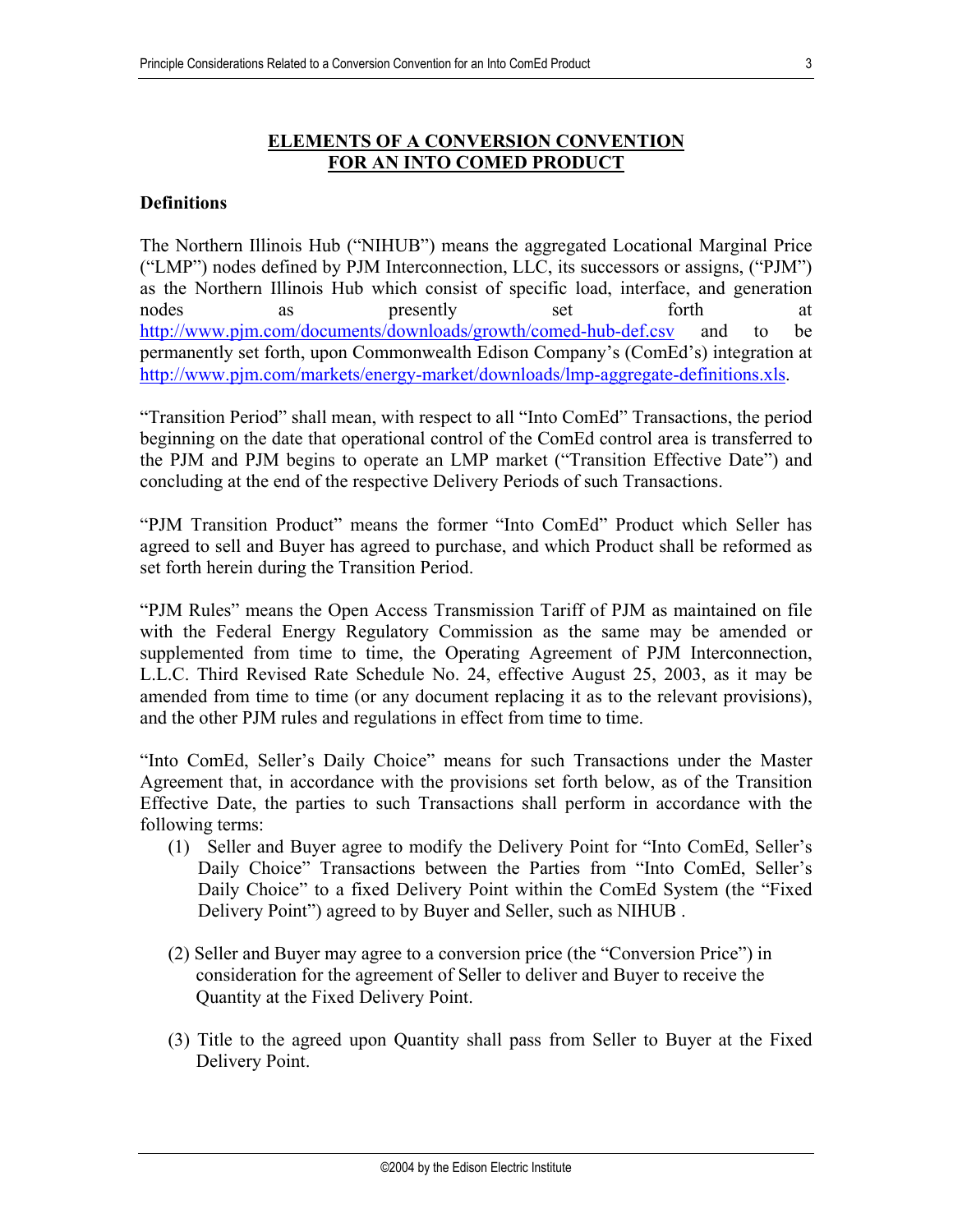- (4) Buyer's obligation to receive and pay for the Contract Quantity is fulfilled by providing to Seller the Contract Price and the Conversion Price payable by Buyer, if any, and taking title at Fixed Delivery Point for the agreed upon Delivery Period. Seller shall bear all costs, congestion, and transmission losses to the Fixed Delivery Point and pay the Conversion Price, if any. Seller's performance is complete and title is transferred to Buyer when this PJM Transition Product is delivered to the Fixed Delivery Point.
- (5) Buyer assumes all risks associated with the transmission away from the Fixed Delivery Point and Seller makes no representation that the energy purchased can be moved from the Fixed Delivery Point and Seller has no liability if Buyer is unable to move the energy from the Fixed Delivery Point for any reason. Buyer shall bear all costs, congestion, and transmission losses from the Fixed Delivery Point to Buyer's ultimate sink, or any subsequent Delivery Point.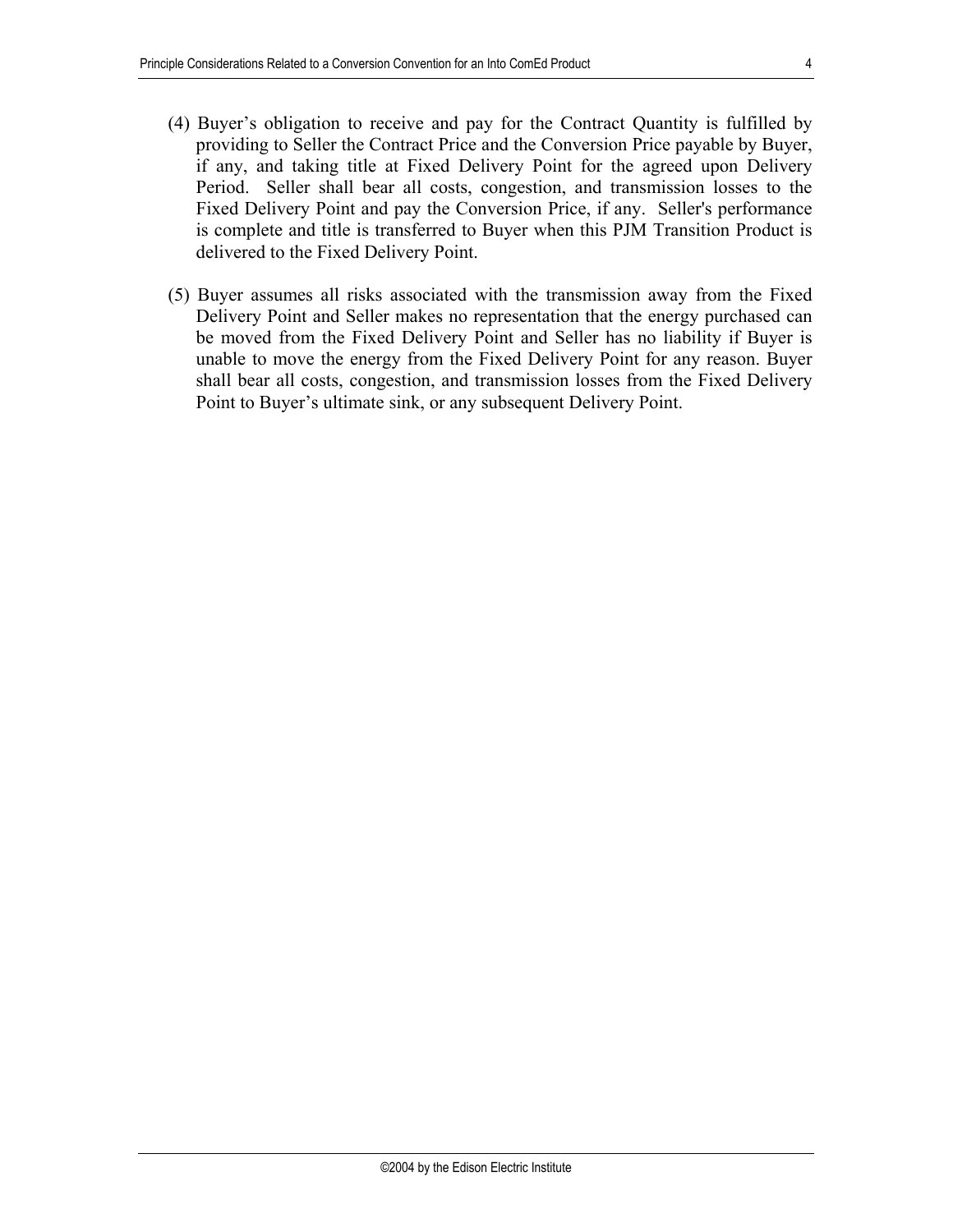## **COMPARISON OF FORMER INTO COMED PRODUCT AND PJM TRANSITION PRODUCT**

The following table contains a comparison of the obligations, rights, and Transaction curtailment risks associated with an existing "Into ComEd" Product before the Transition Effective Date with the corresponding obligations, rights, and Transaction curtailment risks under the consensus Conversion Convention for the PJM Transition Product as of the Transition Effective Date:

| Comparison of Former Into ComEd Product and PJM Transition Product |              |                        |                                                                     |                             |
|--------------------------------------------------------------------|--------------|------------------------|---------------------------------------------------------------------|-----------------------------|
| Former Into ComEd Product Obligations,                             |              |                        | PJM Transition Product Obligations,                                 |                             |
| <b>Rights and Transaction Curtailment Risk</b><br>Allocation       |              |                        | <b>Rights and Transaction Curtailment</b><br><b>Risk Allocation</b> |                             |
| Seller                                                             |              | Seller<br><b>Buyer</b> |                                                                     |                             |
| Activity                                                           |              | <b>Buyer</b>           |                                                                     |                             |
| Delivery                                                           | To           | Receive at DI          | Deliver to                                                          | Receive at Fixed            |
| Obligation                                                         | Designated   | or Control             | <b>Fixed Delivery</b>                                               | <b>Delivery Point</b>       |
|                                                                    | Interface    | Area                   | Point                                                               |                             |
|                                                                    | (DI) or from | Generation             |                                                                     |                             |
|                                                                    | Control Area | Bus bar                |                                                                     |                             |
|                                                                    | Generation   |                        |                                                                     |                             |
| Capacity                                                           | None $-$     | None $-$ unless        | None $-$ unless                                                     | None $-$ unless             |
|                                                                    | unless       | Transaction            | existing                                                            | existing Transaction        |
|                                                                    | Transaction  | provides               | Transaction                                                         | provides otherwise.         |
|                                                                    | provides     | otherwise.             | provides                                                            |                             |
|                                                                    | otherwise.   |                        | otherwise.                                                          |                             |
| Scheduling                                                         | Day ahead    | None                   | <b>PJM</b>                                                          | PJM requirements            |
|                                                                    | by $11 AM$   |                        | requirements                                                        |                             |
|                                                                    | <b>CPT</b>   |                        |                                                                     |                             |
| Generation                                                         | Seller's     | No choice as           | No change, but                                                      | No change, but              |
| Source                                                             | choice from  | to source of           | delivery point                                                      | receipt point is the        |
|                                                                    | anywhere to  | supply                 | is the Fixed                                                        | <b>Fixed Delivery Point</b> |
|                                                                    | or within    |                        | Delivery Point                                                      |                             |
|                                                                    | Commonwea    |                        |                                                                     |                             |
|                                                                    | lth Edison   |                        |                                                                     |                             |
|                                                                    | Control area |                        |                                                                     |                             |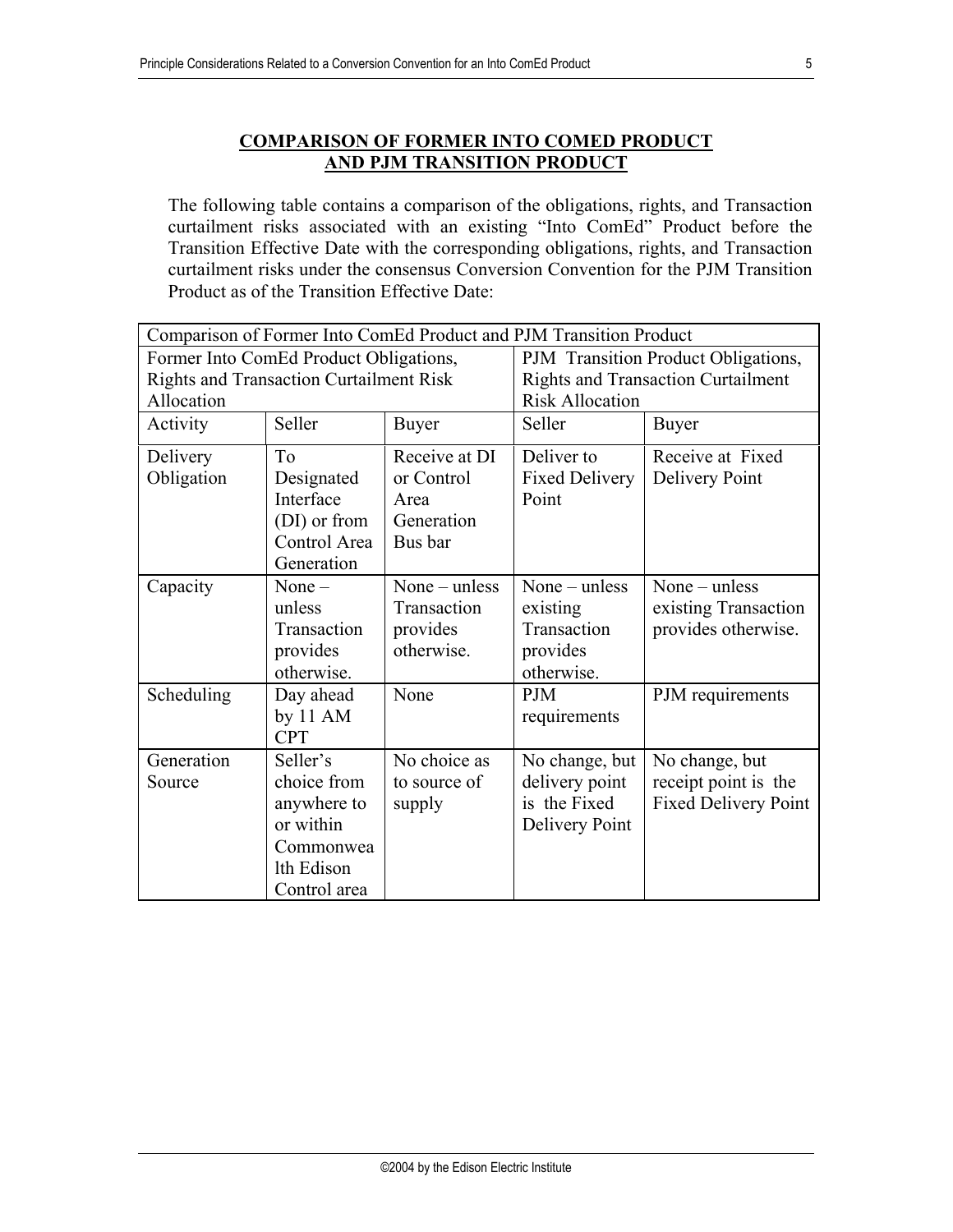| Comparison of Former Into ComEd Product and PJM Transition Product                                     |                                                                                                                                                                                                                                                                             |                                                                                                                                                                                                                                     |                                                                                                                                                                                                            |                                                                                                                                                                                                                                                                                        |  |
|--------------------------------------------------------------------------------------------------------|-----------------------------------------------------------------------------------------------------------------------------------------------------------------------------------------------------------------------------------------------------------------------------|-------------------------------------------------------------------------------------------------------------------------------------------------------------------------------------------------------------------------------------|------------------------------------------------------------------------------------------------------------------------------------------------------------------------------------------------------------|----------------------------------------------------------------------------------------------------------------------------------------------------------------------------------------------------------------------------------------------------------------------------------------|--|
| Former Into ComEd Product Obligations,<br><b>Rights and Transaction Curtailment Risk</b><br>Allocation |                                                                                                                                                                                                                                                                             | PJM Transition Product Obligations,<br><b>Rights and Transaction Curtailment</b><br><b>Risk Allocation</b>                                                                                                                          |                                                                                                                                                                                                            |                                                                                                                                                                                                                                                                                        |  |
| Activity                                                                                               | Seller                                                                                                                                                                                                                                                                      | <b>Buyer</b>                                                                                                                                                                                                                        | Seller                                                                                                                                                                                                     | <b>Buyer</b>                                                                                                                                                                                                                                                                           |  |
| Purchase of<br>Transmission                                                                            | Seller buys<br>transmission<br>from Source<br>to DI; No<br>transmission<br>if use<br>Common-<br>wealth<br>Edison<br>generation<br>source                                                                                                                                    | Buyer buys<br>transmission<br>from DI to<br>ultimate sink<br>or from<br>Common-<br>wealth<br>Edison<br>generation<br>source to<br>ultimate sink                                                                                     | Seller buys<br>transmission<br>and pays<br>related<br>congestion<br>costs from<br>Generation<br>Source (GS)<br>to the Fixed<br>Delivery<br>Point. No<br>transmission<br>if Fixed<br>Delivery<br>Point buy. | Buyer buys<br>transmission and pays<br>related congestion<br>costs from the Fixed<br>Delivery Point (a) to<br>ultimate sink if<br>ultimate sink other<br>than the Fixed<br>Delivery Point (i.e.,<br>Buyer takes<br>transmission, losses<br>and congestion risks<br>on the away wheel.) |  |
| Use of Firm<br>Transmission                                                                            | Optional to<br>Seller; If<br>Seller's firm<br>transmission<br>curtailed<br>from GS to<br>Common-<br>wealth<br>Edison,<br>Seller re-<br>supplies to<br>Alternative<br>Designated<br>Interface<br>$(ADI)$ &<br>each of<br>Seller and<br>Buyer pays<br>for its<br>transmission | Must be<br>available to<br>Buyer. If<br>Buyer's firm<br>transmission<br>curtailed<br>within<br>Common-<br>wealth<br>Edison,<br><b>Buyer</b><br>receives at<br>ADI & each<br>of Buyer and<br>Seller pays<br>for its<br>transmission. | Optional to<br>Seller.<br>Whether or<br>not curtailed<br>Seller must<br>deliver to the<br>Fixed<br>Delivery<br>Point.                                                                                      | Need not be available<br>to Buyer. Buyer pays<br>for its transmission,<br>losses and congestion<br>from the Fixed<br>Delivery Point.<br><b>Buyer's Transmission</b><br>out of the Fixed<br>Delivery Point is at<br>Buyer's option and<br>risk.                                         |  |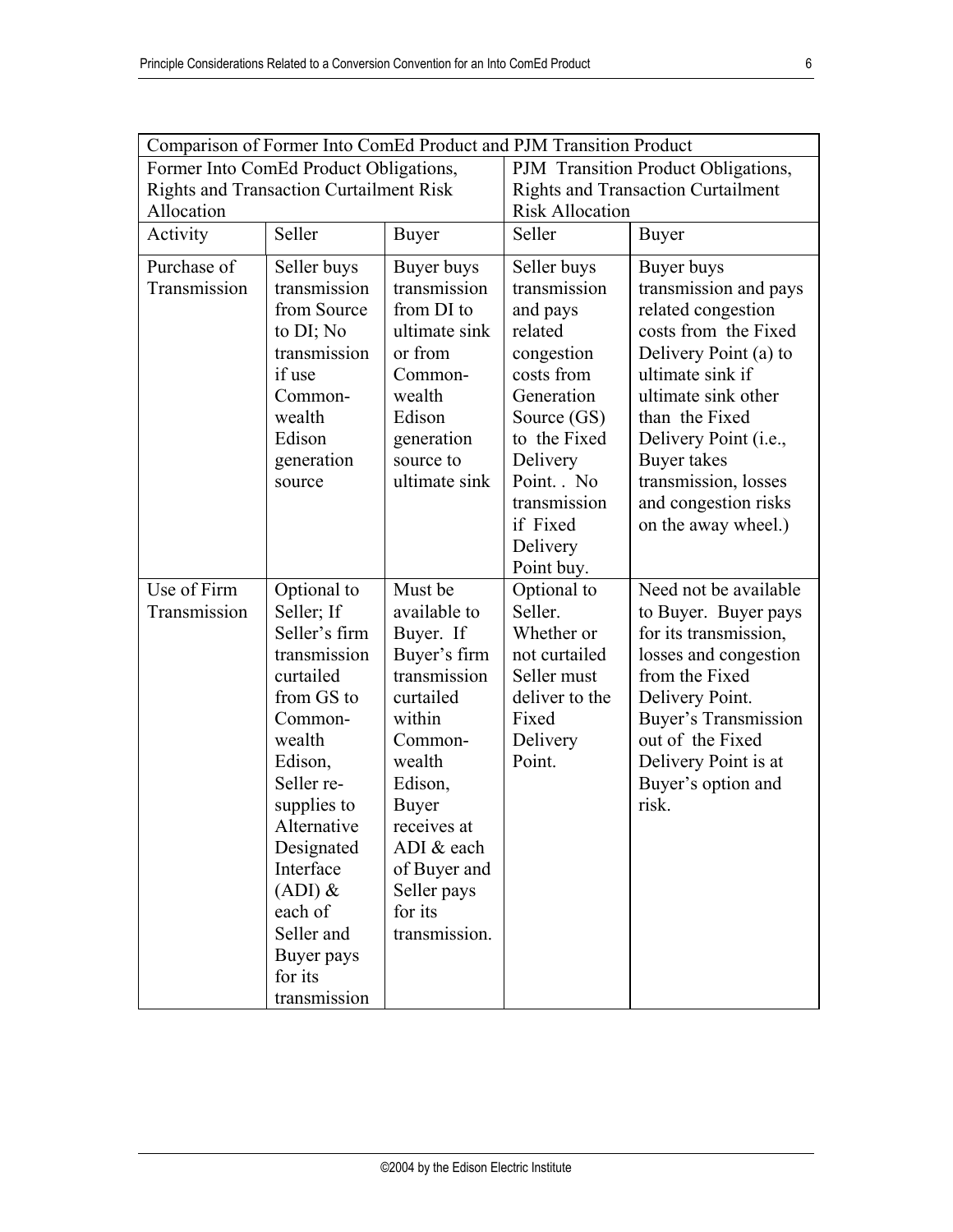| Comparison of Former Into ComEd Product and PJM Transition Product |                |                            |                                           |                       |
|--------------------------------------------------------------------|----------------|----------------------------|-------------------------------------------|-----------------------|
| Former Into ComEd Product Obligations,                             |                |                            | PJM Transition Product Obligations,       |                       |
| <b>Rights and Transaction Curtailment Risk</b>                     |                |                            | <b>Rights and Transaction Curtailment</b> |                       |
| Allocation                                                         |                |                            | <b>Risk Allocation</b>                    |                       |
| Activity                                                           | Seller         | <b>Buyer</b>               | Seller                                    | <b>Buyer</b>          |
|                                                                    |                |                            |                                           | Rationale             |
| Use of Non-                                                        | Seller option. | Seller can                 | Optional to                               | Need not be           |
| firm                                                               | If             | require Buyer              | Seller.                                   | available to Buyer.   |
| Transmission                                                       | transmission   | to take non-               | Whether or not                            | Buyer pays for its    |
|                                                                    | curtailed,     | firm $\omega$              | curtailed,                                | transmission, losses, |
|                                                                    | Seller re-     | Seller's risk.             | Seller must                               | and congestion from   |
|                                                                    | supplies to    | Buyer can                  | deliver to the                            | the Fixed Delivery    |
|                                                                    | ADI and        | elect non-firm             | <b>Fixed Delivery</b>                     | Point. Buyer's        |
|                                                                    | pays its and   | @ Buyer's                  | Point.                                    | Transmission from     |
|                                                                    | Buyer's        | risk and in                |                                           | the Fixed Delivery    |
|                                                                    | transmission.  | such case                  |                                           | Point is at Buyer's   |
|                                                                    |                | Seller has no              |                                           | option and risk.      |
|                                                                    |                | re-supply                  |                                           |                       |
|                                                                    |                | obligation if              |                                           |                       |
|                                                                    |                | transmission<br>curtailed. |                                           |                       |
| Transmission                                                       | Seller may     | If both Seller             | Optional to                               | Need not be           |
| - Hourly Firm                                                      | require        | and Buyer                  | Seller.                                   | available to Buyer.   |
| or Non Firm                                                        | Buyer to buy   | bought firm                | Whether or not                            | Buyer pays for its    |
| to/from                                                            | hourly         | transmission,              | curtailed,                                | transmission, losses, |
| Designated                                                         | transmission   | then each                  | Seller must                               | and congestion from   |
| Interface or                                                       |                | pays for its               | deliver to the                            | the Fixed Delivery    |
| Alternate                                                          |                | own                        | <b>Fixed Delivery</b>                     | Point. Buyer's        |
| Designated                                                         |                | replacement                | Point.                                    | Transmission from     |
| Interface if                                                       |                | transmission.]             |                                           | the Fixed Delivery    |
| day ahead                                                          |                |                            |                                           | Point is at Buyer's   |
| firm                                                               |                |                            |                                           | option and risk.      |
| transmission                                                       |                |                            |                                           |                       |
| schedule                                                           |                |                            |                                           |                       |
| sinking in                                                         |                |                            |                                           |                       |
| ComEd is                                                           |                |                            |                                           |                       |
| curtailed                                                          |                |                            |                                           |                       |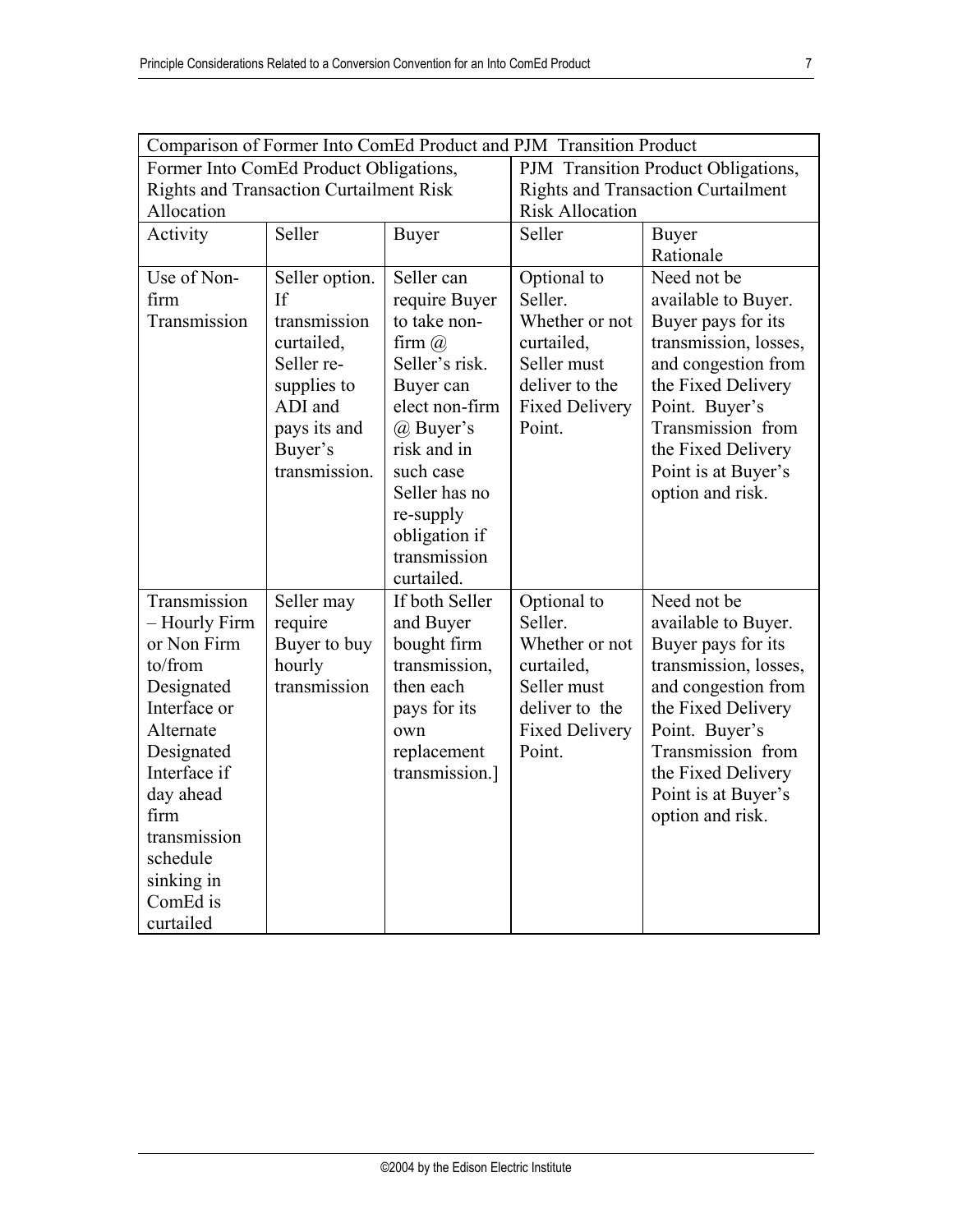| Comparison of Former Into ComEd Product and PJM Transition Product |               |                       |                                     |                      |
|--------------------------------------------------------------------|---------------|-----------------------|-------------------------------------|----------------------|
| Former Into ComEd Product Obligations,                             |               |                       | <b>PJM</b> Transition Product       |                      |
| <b>Rights and Transaction Curtailment Risk</b>                     |               |                       | Obligations, Rights and Transaction |                      |
| Allocation                                                         |               |                       | <b>Curtailment Risk Allocation</b>  |                      |
| Activity                                                           | Seller        | <b>Buyer</b>          | Seller                              | <b>Buyer</b>         |
|                                                                    |               |                       |                                     | Rationale            |
| Non-delivery                                                       | Move to ADI   | Receive at ADI        | <b>Not</b>                          | Not applicable,      |
| to DI due to                                                       | or control    | or control area       | $Applicable -$                      | Buyer obligated to   |
| loss of                                                            | area          | generation.           | Seller                              | receive at the Fixed |
| Generation                                                         | generation.   |                       | obligated to                        | Delivery Point.      |
| Source.                                                            | Seller pays   |                       | deliver to the                      |                      |
|                                                                    | for its and   |                       | Fixed                               |                      |
|                                                                    | Buyer's       |                       | Delivery                            |                      |
|                                                                    | transmission. |                       | Point.                              |                      |
| Seller &                                                           | Seller re-    | <b>Buyer receives</b> | <b>Not</b>                          | Not Applicable,      |
| Buyer Firm                                                         | supplies to   | at ADI $&$ pays       | applicable $-$                      | Buyer obligated to   |
| Transmission                                                       | ADI $&$ pays  | for its               | Seller                              | receive at the Fixed |
| Curtailed To                                                       | for its       | transmission          | obligated to                        | Delivery Point.      |
| or within                                                          | transmission  |                       | deliver to the                      |                      |
| Common-                                                            |               |                       | Fixed                               |                      |
| wealth Edison                                                      |               |                       | Delivery                            |                      |
|                                                                    |               |                       | Point.                              |                      |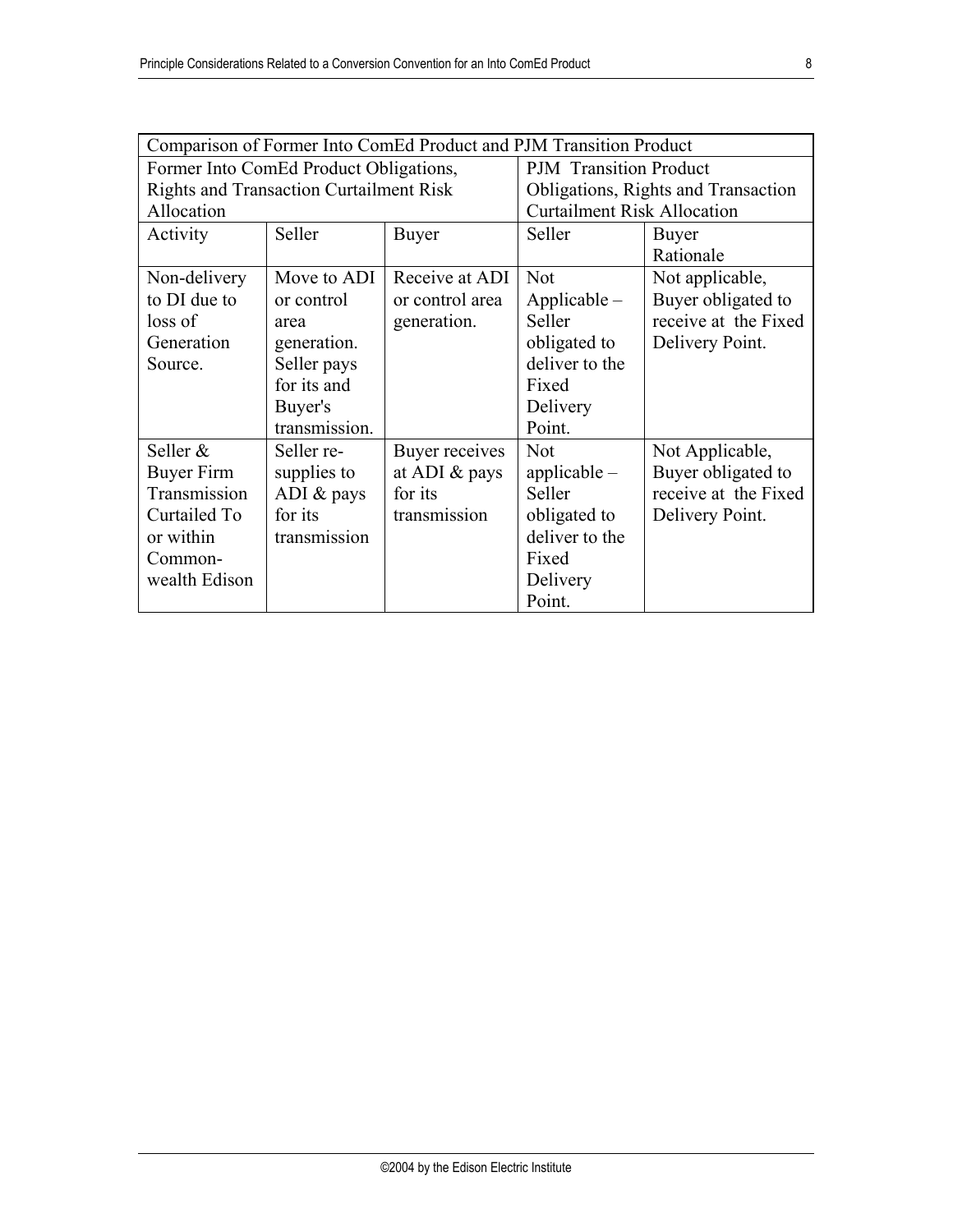| Comparison of Former Into ComEd Product and PJM Transition Product                                  |                                                                                                 |                                                                         |                                                                                                  |                                                                                  |
|-----------------------------------------------------------------------------------------------------|-------------------------------------------------------------------------------------------------|-------------------------------------------------------------------------|--------------------------------------------------------------------------------------------------|----------------------------------------------------------------------------------|
| Former Into ComEd Product Obligations,                                                              |                                                                                                 |                                                                         | <b>PJM</b> Transition Product                                                                    |                                                                                  |
| <b>Rights and Transaction Curtailment Risk</b>                                                      |                                                                                                 |                                                                         | Obligations, Rights and Transaction                                                              |                                                                                  |
| Allocation                                                                                          |                                                                                                 |                                                                         | <b>Curtailment Risk Allocation</b>                                                               |                                                                                  |
| Activity                                                                                            | Seller                                                                                          | <b>Buyer</b>                                                            | Seller                                                                                           | <b>Buyer</b>                                                                     |
| Buyer elected<br>non-firm<br>transmission<br>which was<br>curtailed                                 | Seller<br>deemed to<br>have met its<br>delivery<br>obligations                                  | <b>Buyer</b><br>assumes risk<br>of<br>transmission<br>curtailment &     | Not<br>$Applicable -$<br>Seller<br>obligated to<br>deliver to the                                | Not Applicable,<br>Buyer obligated to<br>receive at the Fixed<br>Delivery Point  |
|                                                                                                     | and not<br>obligated to<br>re-supply                                                            | pays LDs                                                                | Fixed<br>Delivery<br>Point.                                                                      |                                                                                  |
| Seller elected<br>non-firm<br>transmission<br>to Common-<br>wealth<br>Edison, which<br>is curtailed | Seller re-<br>supplies to<br>ADI & pays<br>for all<br>transmission                              | Buyer<br>arranges<br>transmission<br>from ADI at<br>Seller's<br>expense | Not<br>applicable $-$<br>Seller<br>obligated to<br>deliver to the<br>Fixed<br>Delivery<br>Point. | Not applicable,<br>Buyer obligated to<br>receive at the Fixed<br>Delivery Point. |
| Transmission<br>out of<br>Common-<br>wealth Edison<br>curtailed                                     | Seller<br>deemed to<br>have met its<br>delivery<br>obligation;<br>no obligation<br>to re-supply | Buyer deemed<br>to have failed<br>to receive;<br>liable for LDs         | Seller deemed<br>to have met<br>its delivery<br>obligation.                                      | Not applicable -<br>Buyer pays<br>Contract Price.                                |